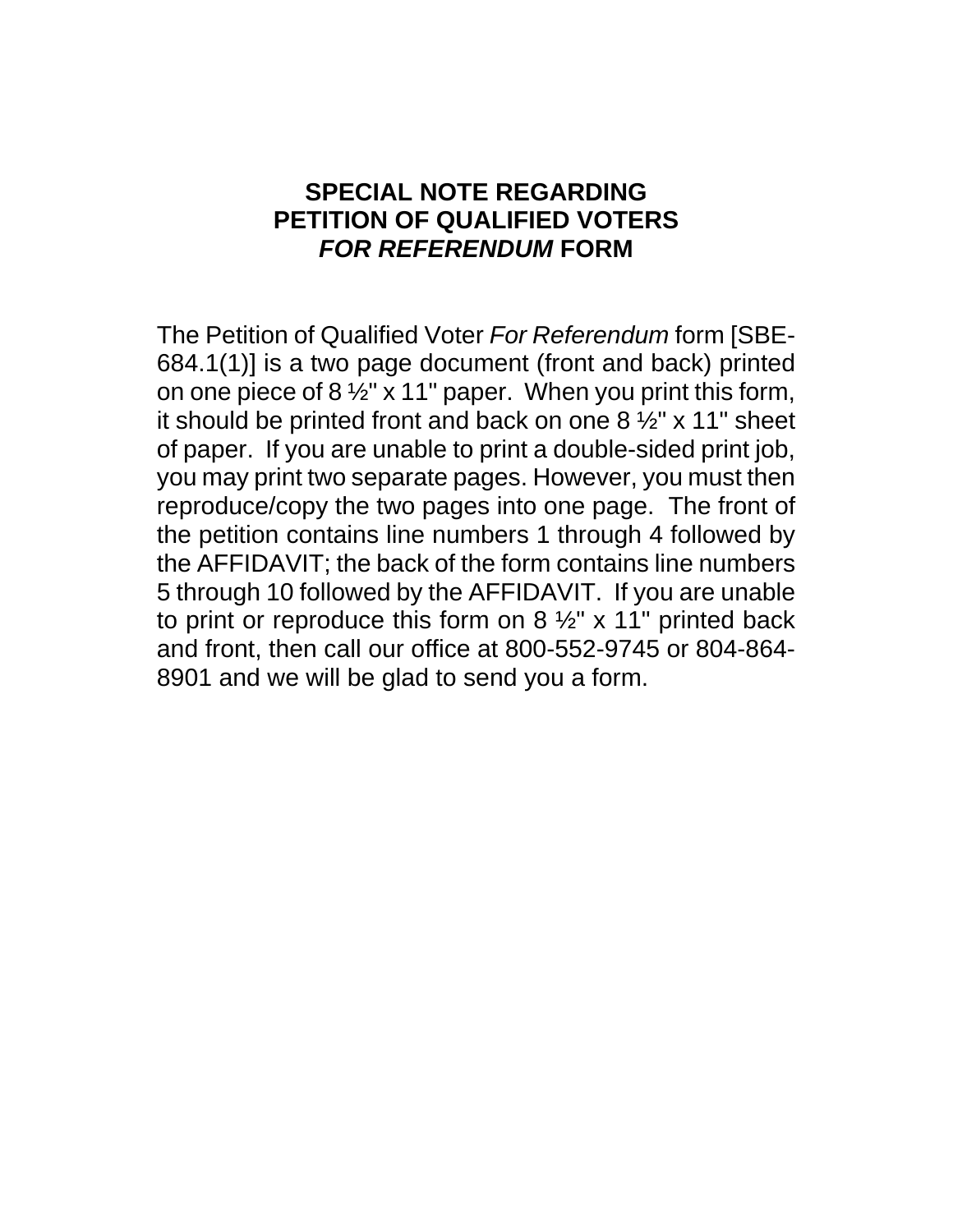| COUNTY OR CITY OR TOWN AND DISTRICT. IF APPLICABLE<br>signed hereunder or on the reverse side of this page do hereby petition the<br>circuit court to enter and order, pursuant to § ______________ of the Code of<br>Virginia for a Special Election to be held on the ______ day of                                                                                                                                                                                                                                                                                                                                                                                                                               |                                            |                                                                                                                                                                                                                                                                      |                                                                                                                                                          | <b>COMMONWEALTH OF VIRGINIA</b><br><b>PETITION OF QUALIFIED</b><br><b>VOTERS</b><br><b>FOR REFERENDUM</b> |                              |                                                                                                  |  |
|---------------------------------------------------------------------------------------------------------------------------------------------------------------------------------------------------------------------------------------------------------------------------------------------------------------------------------------------------------------------------------------------------------------------------------------------------------------------------------------------------------------------------------------------------------------------------------------------------------------------------------------------------------------------------------------------------------------------|--------------------------------------------|----------------------------------------------------------------------------------------------------------------------------------------------------------------------------------------------------------------------------------------------------------------------|----------------------------------------------------------------------------------------------------------------------------------------------------------|-----------------------------------------------------------------------------------------------------------|------------------------------|--------------------------------------------------------------------------------------------------|--|
| All signatures required by law need not be on the<br>same page of the petition. Numerous pages may<br>Overlay this area with the question to be placed on the ballot and<br>be circulated. The circulator of each page must be<br>then photocopy as many forms as needed. The question should be<br>a person who is her\himself a legal resident of the<br>stated in the manner in which it is set forth in the law which<br>United States of America and who is not a minor<br>authorizes the petition for the election.<br>nor a felon whose voting rights have not been<br>restored. The circulator also must swear or affirm in<br>the affidavit that s/he personally witnessed the<br>signature of each voter. |                                            |                                                                                                                                                                                                                                                                      |                                                                                                                                                          |                                                                                                           |                              |                                                                                                  |  |
|                                                                                                                                                                                                                                                                                                                                                                                                                                                                                                                                                                                                                                                                                                                     |                                            | CIRCULATOR: MUST SWEAR OR AFFIRM IN THE AFFIDAVIT ON BOTH SIDES OF THIS FORM THAT S/HE IS A LEGAL RESIDENT OF THE UNITED STATES OF AMERICA, NOT A MINOR<br>NOR A FELON WHOSE VOTING RIGHTS HAVE NOT BEEN RESTORED AND THAT S/HE PERSONALLY WITNESSED EACH SIGNATURE. |                                                                                                                                                          |                                                                                                           |                              |                                                                                                  |  |
|                                                                                                                                                                                                                                                                                                                                                                                                                                                                                                                                                                                                                                                                                                                     |                                            | SIGNER: YOUR SIGNATURE ON THIS PETITION MUST BE YOUR OWN AND DOES NOT SIGNIFY AN INTENT TO VOTE FOR THE REFERENDUM.                                                                                                                                                  |                                                                                                                                                          |                                                                                                           |                              |                                                                                                  |  |
|                                                                                                                                                                                                                                                                                                                                                                                                                                                                                                                                                                                                                                                                                                                     | <b>OFFICE</b><br><b>USE</b><br><b>ONLY</b> | <b>SIGNATURE OF REGISTERED VOTER</b><br>[PRINT NAME IN SPACE BELOW SIGNATURE]                                                                                                                                                                                        | POST OFFICE BOXES ARE NOT<br><b>ACCEPTABLE</b><br><b>RESIDENT ADDRESS</b><br>House Number and Street Name or<br>Rural Route and Box Number and City/Town |                                                                                                           | <b>DATE</b><br><b>SIGNED</b> | *SEE NOTE BELOW<br><b>LAST 4 DIGITS</b><br><b>SOCIAL SECURITY</b><br><b>NUMBER</b><br>[OPTIONAL] |  |
|                                                                                                                                                                                                                                                                                                                                                                                                                                                                                                                                                                                                                                                                                                                     | 1.                                         | <b>SIGN</b><br><b>PRINT</b>                                                                                                                                                                                                                                          | <b>RESIDENCE</b><br>CITY/TOWN                                                                                                                            |                                                                                                           |                              |                                                                                                  |  |
|                                                                                                                                                                                                                                                                                                                                                                                                                                                                                                                                                                                                                                                                                                                     | 2.                                         | <b>SIGN</b>                                                                                                                                                                                                                                                          | <b>RESIDENCE</b>                                                                                                                                         |                                                                                                           |                              |                                                                                                  |  |
|                                                                                                                                                                                                                                                                                                                                                                                                                                                                                                                                                                                                                                                                                                                     |                                            | PRINT                                                                                                                                                                                                                                                                | CITY/TOWN                                                                                                                                                |                                                                                                           |                              |                                                                                                  |  |
|                                                                                                                                                                                                                                                                                                                                                                                                                                                                                                                                                                                                                                                                                                                     | 3.                                         | <b>SIGN</b>                                                                                                                                                                                                                                                          | <b>RESIDENCE</b>                                                                                                                                         |                                                                                                           |                              |                                                                                                  |  |
|                                                                                                                                                                                                                                                                                                                                                                                                                                                                                                                                                                                                                                                                                                                     |                                            | <b>PRINT</b>                                                                                                                                                                                                                                                         | CITY/TOWN                                                                                                                                                |                                                                                                           |                              |                                                                                                  |  |
|                                                                                                                                                                                                                                                                                                                                                                                                                                                                                                                                                                                                                                                                                                                     | 4.                                         | <b>SIGN</b>                                                                                                                                                                                                                                                          | <b>RESIDENCE</b>                                                                                                                                         |                                                                                                           |                              |                                                                                                  |  |
|                                                                                                                                                                                                                                                                                                                                                                                                                                                                                                                                                                                                                                                                                                                     |                                            | <b>PRINT</b>                                                                                                                                                                                                                                                         | CITY/TOWN                                                                                                                                                |                                                                                                           |                              |                                                                                                  |  |
|                                                                                                                                                                                                                                                                                                                                                                                                                                                                                                                                                                                                                                                                                                                     |                                            |                                                                                                                                                                                                                                                                      | CONTINUE ADDITIONAL SIGNATURES AND COMPLETE AFFIDAVIT ON BOTH SIDES OF THE FORM                                                                          |                                                                                                           |                              |                                                                                                  |  |
|                                                                                                                                                                                                                                                                                                                                                                                                                                                                                                                                                                                                                                                                                                                     |                                            | Commonwealth of Virginia                                                                                                                                                                                                                                             | - AFFIDAVIT -                                                                                                                                            |                                                                                                           |                              |                                                                                                  |  |
|                                                                                                                                                                                                                                                                                                                                                                                                                                                                                                                                                                                                                                                                                                                     | address is                                 |                                                                                                                                                                                                                                                                      |                                                                                                                                                          |                                                                                                           |                              | CIRCULATOR'S DRIVER'S<br>LICENSE NUMBER, IF<br>APPLICABLE                                        |  |
|                                                                                                                                                                                                                                                                                                                                                                                                                                                                                                                                                                                                                                                                                                                     |                                            | (ii) if applicable, I represent                                                                                                                                                                                                                                      |                                                                                                                                                          | organization in support of the referendum;                                                                |                              |                                                                                                  |  |
| (iii) I am a legal resident of the United States of America in the State/Commonwealth of<br>(iv) I am not a minor nor a felon whose voting rights have not been restored; and (v) I personally witnessed the signature of<br>each person who signed this page or its reverse side. I understand that falsely signing this affidavit is a felony punishable by a<br>maximum fine up to \$2500 and/or imprisonment for up to ten years.                                                                                                                                                                                                                                                                               |                                            |                                                                                                                                                                                                                                                                      |                                                                                                                                                          |                                                                                                           |                              | NAME OF STATE THAT ISSUED<br>THE CIRCULATOR'S DRIVER'S<br><b>LICENSE</b>                         |  |
|                                                                                                                                                                                                                                                                                                                                                                                                                                                                                                                                                                                                                                                                                                                     |                                            | Notary Signs the Affidavit on the Reverse Side                                                                                                                                                                                                                       | SIGNATURE OF PERSON CIRCULATING THE PETITION                                                                                                             |                                                                                                           |                              | CIRCULATOR'S                                                                                     |  |

CIRCULATOR'S LAST 4 DIGITS OF SOCIAL SECURITY NUMBER

<sup>\*</sup> **Privacy notice**: The Code of Virginia, § 24.2-684.1, authorizes requesting the last four digits of your social security number to facilitate checking this petition with the official voter registration record. You are not required to provide this information and may sign the petition without doing so. The State Board of Elections or the General Registrar, when copying this document for public inspection, must cover the column containing any social security number or part thereof. SBE-684.1(1) REV 1/13